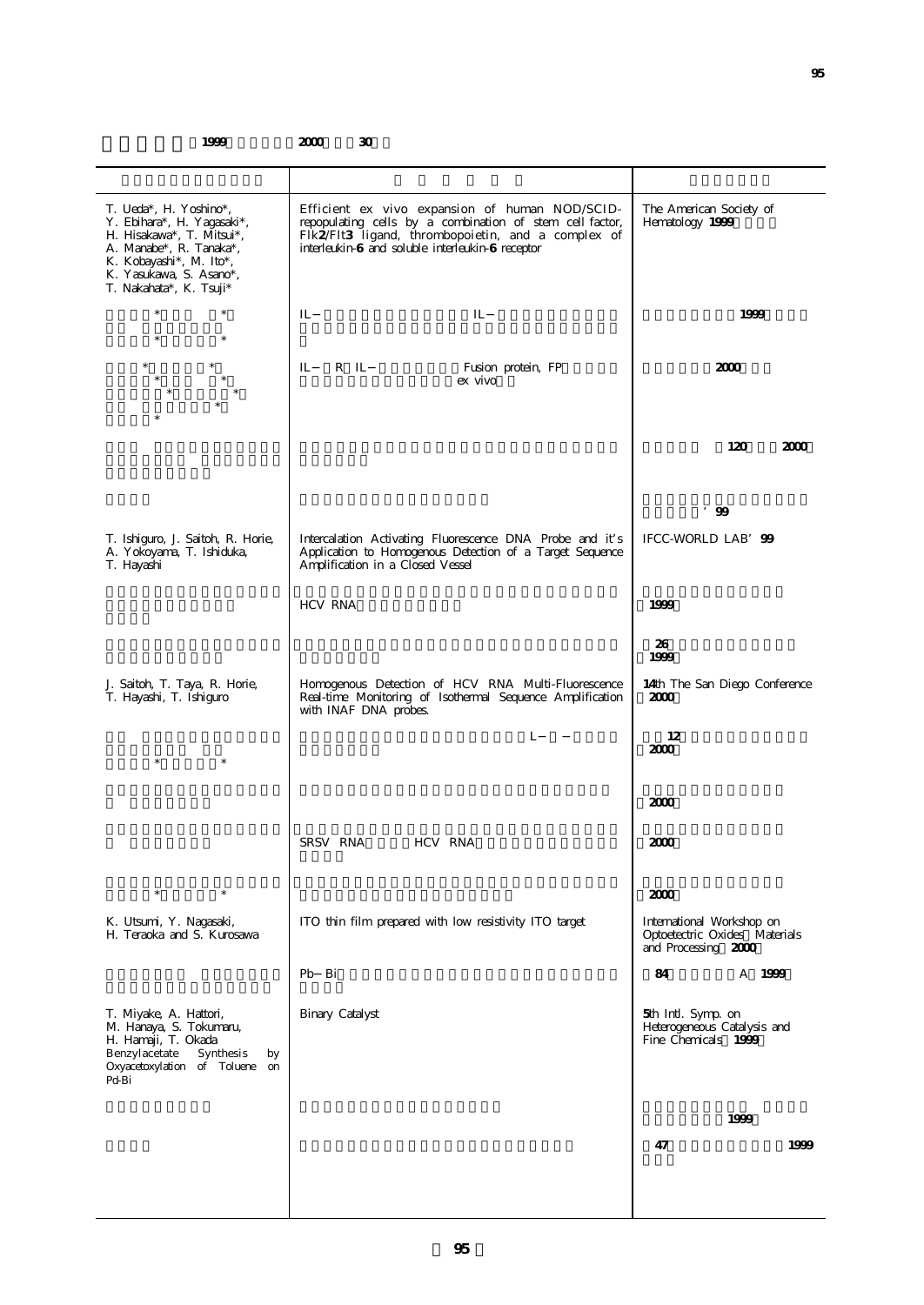**96**

| M. Yamaguchi, H. Miyata,<br>H. Furukawa, A. Akimoto,<br>K. Nitta*                 | Structure and Mechanical Properties for Binary Blends of PP and<br>Ethylene alpha olefincopolymers                     | PPS15 The Polymer Processing<br>Society, 15th Annual Meeting                  |
|-----------------------------------------------------------------------------------|------------------------------------------------------------------------------------------------------------------------|-------------------------------------------------------------------------------|
| K. Tashiro, A. Yamashita                                                          | CEMENT PROCESS MODELING USING ASPEN PLUS                                                                               | Aspen world 2000 2000                                                         |
| $\ast$<br>$\ast$                                                                  |                                                                                                                        | 12<br>47<br>2000                                                              |
| H. Kometani, Y. Tamano                                                            | Is an Amine Emission Free System Possible? Preliminary<br>Evaluation of Reactive and Low Volatile Amine Catalysts      | Catalysts and Surfactants in<br>Polyurethane Foams                            |
|                                                                                   | Al                                                                                                                     | 37                                                                            |
|                                                                                   | HC                                                                                                                     | 15                                                                            |
|                                                                                   | IV                                                                                                                     | 47                                                                            |
|                                                                                   | V                                                                                                                      | 48                                                                            |
| K. Suetugu, T. Sakaki,<br>K. Yoshimitu, K. Yamaguti,<br>A. Kawashima*, Hashimoto* | Ni Fe Alloy New Cathodes For Chlor-Alkali Electrolysis                                                                 | The 1999 Joint International<br>Meeting '99                                   |
| M. Okada, T. Mouri,<br>M. Yoshio*                                                 | Synthesis and Thermal Stability of Chemically Delithiated<br>Lithium Manganese Oxide Spinels                           | The 1999 Joint International<br>Meeting                                       |
| M. Okada, T. Mouri,<br>M. Yoshio*                                                 | Elecrtochemical Performance of Lithium Manganese Oxide<br>Spinels for Secondary Lithium Batteries at (3 4)-volt region | The 1999 Joint International<br>Meeting                                       |
|                                                                                   |                                                                                                                        | 57                                                                            |
|                                                                                   | LiLSX                                                                                                                  | 13                                                                            |
|                                                                                   |                                                                                                                        | 13                                                                            |
|                                                                                   | t                                                                                                                      | 15                                                                            |
|                                                                                   |                                                                                                                        | 2000                                                                          |
| S. Okuzono, K. Tokumoto,<br>Y. Tamano, D. W. Lowe                                 | New Polyisocyanurate Catalysts Which Exhibit High Activity<br>at Low Temperature                                       | Polyurethanes Expo ' 99                                                       |
| K. Kawashima*, T. Sakaki,<br>H. Habazaki*, K. Hashimoto*                          | Ni-Mo-O alloy cathodes for hydrogen evolution in hot<br>concentrated NaOH solution                                     |                                                                               |
| *.<br>$\ast$<br>$\ast$<br>$\ast$<br>$\ast$<br>$\ast$<br>$\ast$<br>×.              |                                                                                                                        |                                                                               |
|                                                                                   | Li<br>Mn                                                                                                               |                                                                               |
|                                                                                   | Adsorption Properties on Cubic and Orthorhombic LiLSX                                                                  | ZMPC2000 (International<br>Symposium on Zeolites and<br>Microporous Crystals) |
|                                                                                   | Silver-Loaded Siliceous Ferrierite for a Light-Hydrocarbon<br>Trap Material                                            | ZMPC2000 (International<br>Symposium on Zeolites and<br>Microporous Crystals) |
|                                                                                   |                                                                                                                        |                                                                               |